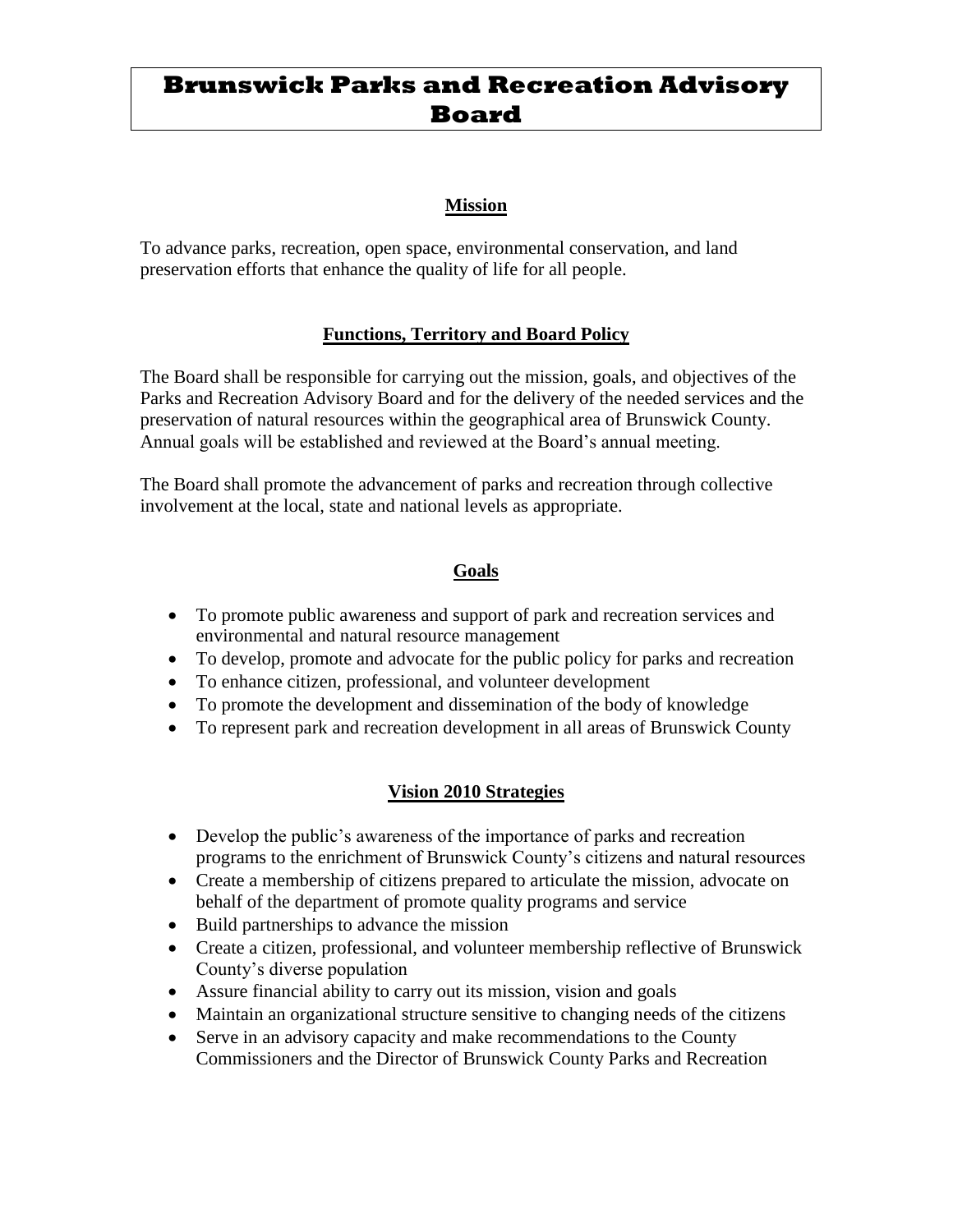## **Brunswick County Parks and Recreation Advisory Board By-Laws**

#### **Article I Powers and Duties**

**Section 1**. The Brunswick County Parks and Recreation Advisory Board shall serve as an advisory board to the Brunswick County Board of County Commissioners with powers as set forth by these by-laws adopted by the advisory board in consultation with the Director of the Parks and Recreation Department, the County Manager and the County Commissioners.

**Section 2.** The Board shall suggest policies to the Parks and Recreation Department, the County Manager, and the County Commissioners. The Board will serve as liaison between the Parks and Recreation Department, the County Manager and the County Commissioners and the citizens of Brunswick County. It will also advise in matters affecting recreation policies, programs, personnel, finances, the acquisition and disposal of lands and properties related to the county recreation program, open spaces, environmental conservation, and land preservation.

**Section 3.** The Board shall assume duties as follows:

Make recommendations:

- (1) For the establishment of a system of supervised recreation for Brunswick County
- (2) To set apart for use as parks, playgrounds, recreation centers, water areas, open spaces, or other recreation areas and structures, any lands or buildings owned by or leased to the county, suggest improvements of such lands and for the construction and equipping and staffing of such buildings and structures within the funds allocated to the Parks and Recreation Department.

Advise:

- (1) In the acquisition of lands and structures through gifts, purchase, lease or loan
- (2) In the acceptance by the County Commissioners of any grant, gift, bequest or donation, any personal or real property offered or made available for recreation purposes and which is judged to be of present or possible future use for recreation or land preservation.
- (3) In the construction, equipping, operation and maintenance of parks, playgrounds, recreation centers, and all buildings and structures necessary or useful to the function of the Parks and Recreation Department.
- (4) In regard to other facilities which are owned or controlled by Brunswick County or leased or loaned to Brunswick County.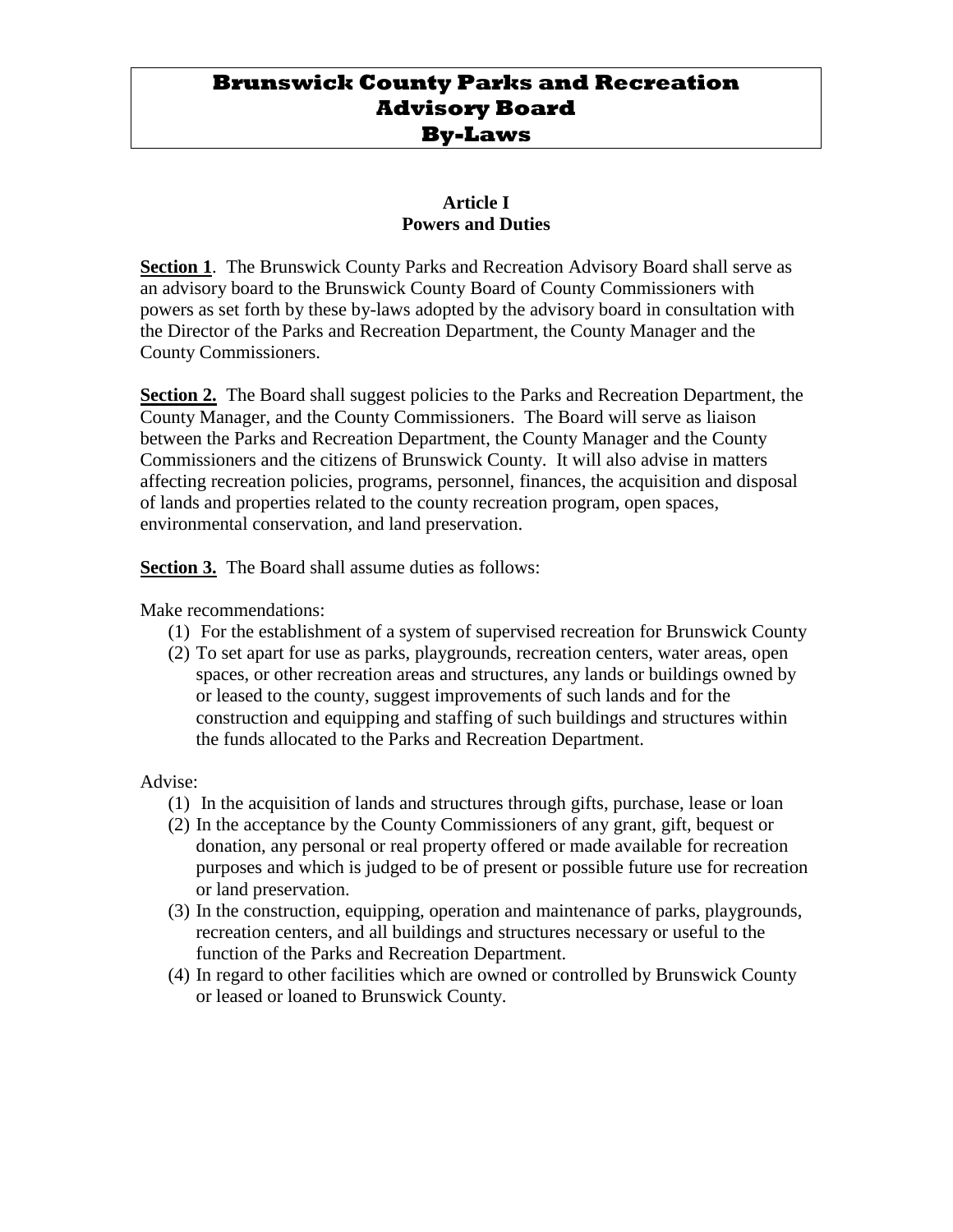#### **Article II Appointment and Composition of the Board**

**Section 1.** The Board shall be appointed by the County Commissioners and shall consist of five (5) members, one (1) to be selected for the electoral district of each County Commissioner. Vacancies occurring for reasons other than the expiration of terms shall be filled as they occur for the remainder of the unexpired terms.

**Section 2.** The Brunswick County Parks & Recreation Advisory Board, as its discretion, may also include ad-hoc members from the community in those situations where it is advisable to do so. Examples of this type of community involvement include individuals with experience in recreation/educational networking projects, Recreation Foundations and long range planning. These individuals will be non-voting liaison representatives.

## **Article III Officers of the Board**

**Section 1.** There shall be a Chair and Vice-Chair of the Brunswick County Parks and Recreation Advisory Board. An annual election of the Chair and Vice-Chair shall be held by the board Members and shall occur at the regular monthly meeting in July.

**Section 2.** Officers shall serve for one year from election with eligibility for re-election. New officers shall take office at the subsequent regular meeting in August. In the event an officer's appointment to the Board is terminated, a replacement to this office shall be elected by the Board, from its membership, at the meeting following the termination. The Director of the Brunswick County Parks and Recreation shall serve as Secretary to the Board.

## **Article IV Duties of the Officers**

**Section 1.** The Chair shall preside at all meetings and sign all documents relative to action taken by the Board. The Chair shall appoint all sub-committees including a nominating committee composed of two Board Members. A nominating committee shall be appointed at least thirty days prior to the July meeting.

**Section 2.** When the Chair is absent, the Vice-Chair shall perform the duties of the Chair. When both the Chair and Vice-Chair are absent, those Board Members who are present shall select a temporary chair.

Section 3. The Director of Parks and Recreation shall serve as Secretary of the Board. The Director may delegate all or part of the duties to another department employee with the approval of the Board, but shall hold the office of Secretary and shall be held responsible for the satisfactory accomplishment of the secretarial duties. The Secretary shall mail to all Board Members copies of official reports and the official minutes of all regular and special meetings, prior to the next scheduled meeting. The secretary serves as an ex-officio, non-voting officer and does not make up the majority or a quorum of the Board.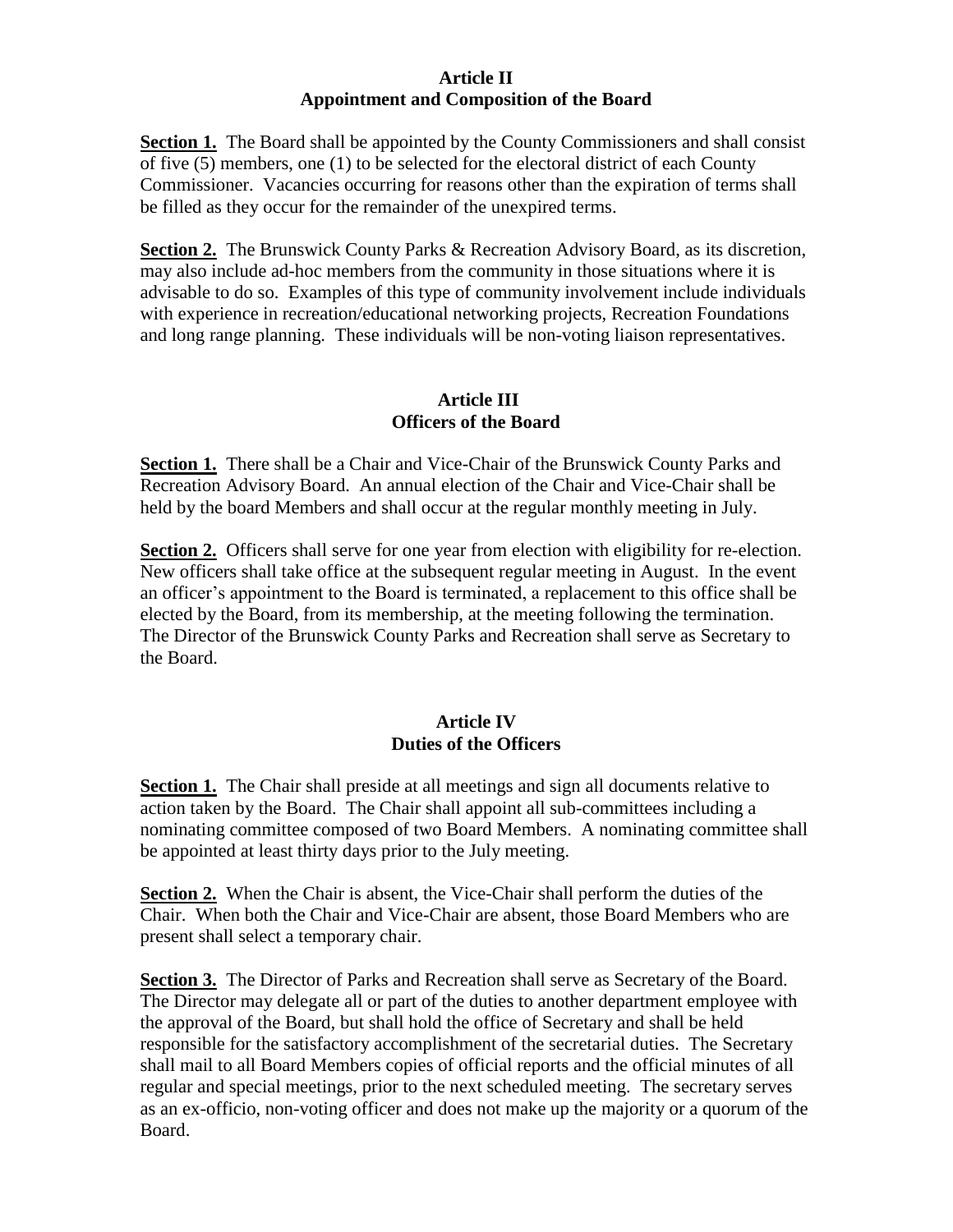#### **Article V Committees**

**Section 1.** The Executive Committee shall consist of the Chair, Vice-Chair, Secretary (Director), and the representatives from the governing body of the unit.

**Section 2.** The Board Chairman is authorized to appoint such committees as, in the opinion of the Board, as needed. Standing Committee suggestions are (1) program and activities, (2) areas and structures, (3) budget, (4) personnel, (5) policies and procedures. Ad hoc and project sub-committees shall be appointed as needed.

**Section 3.** Membership of the committees shall consist of Board Members and may consist of community representatives are appointed by the Board. A Board Member shall chair all committees.

**Section 4.** The Chair and the Director shall serve as ex-officio members of all committees and, as such, be notified of the committee meetings.

## **Article VI Terms and Vacancies**

**Section 1**. Each member shall be appointed by the county commissioners for a threeyear term and reappointed at the discretion of the county commissioners. Initial appointments shall be arranged so that approximately one-third of the terms will expire each year, except for the representative for the governing body (county commissioner) of the unit who shall serve on the Board concurring with his/her term of office on the governing body. The governing body representative serves on the board as an ex-officio.

## **Article VII Meetings and Quorum**

**Section 1.** Official meetings of the board shall be held on a monthly basis unless when determined otherwise by the Board. The Chair of the Board or, in her/his absence, the Vice-Chair, may call a special meeting of the Board at any time by giving each member a 24-hour notice. Special meetings will be scheduled upon request by four or more board members. A quorum of the board shall be in attendance before action of an official nature can be taken. A quorum is at least one more the number absent, of the appointed members.

#### **Article VIII Attendance of Members**

**Section 1.** An appointed member who misses more than three (3) consecutive regular meetings loses her/his status as a member of the Board until reappointed or replaced by the governing body of the unit. Absence due to sickness, death, or other emergencies of like nature shall be regarded as approved absences and shall not affect the member's status on the Board except in the event of a long illness, or other such cause for prolonged absence, the member may be respectfully replaced.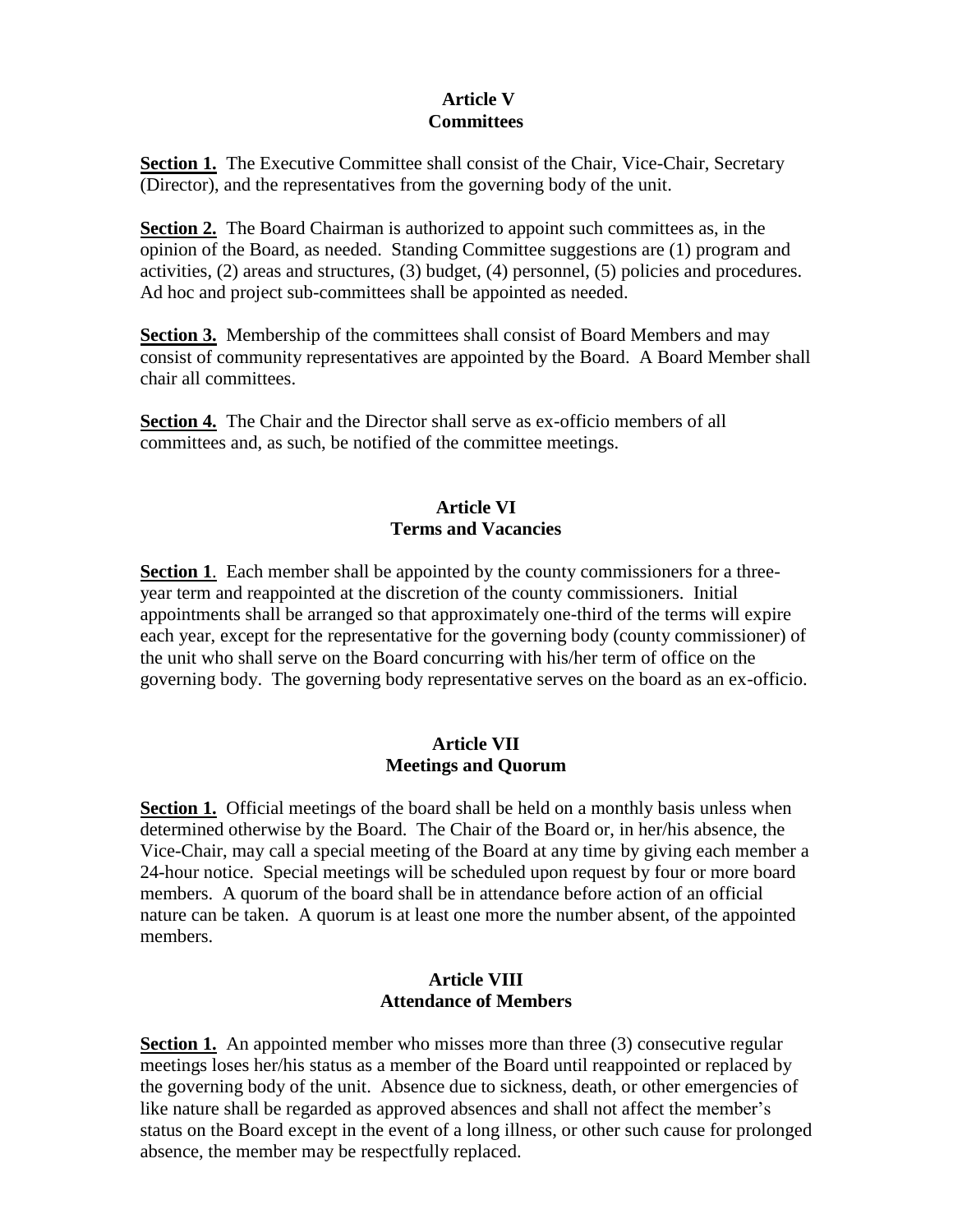#### **Article IX Compensation**

**Section 1.** Board members shall receive per diem as determined by the Board of County Commissioners. In addition, members shall be reimbursed for travel and subsistence to professional meetings, conferences and workshops, with such reimbursements being made in compliance with general policies of the governing unit.

## **Article X Amendments**

**Section 1**. Operational policies, procedures, and such amendments may be incorporated into the By-Laws as developed and approved by the majority vote of the Board. The proposed changes to the By-Laws may be made at any duly called meeting of the Board. The proposed changes shall be submitted to the Board not less than fifteen (15) days in advance of the meeting.

#### **Article XI Proxy**

**Section 1.** Proxy voting will not be allowed or recognized at any meeting.

## **Article X1I Voting**

**Section 2.** Voting members shall consist of the Chair, Vice-Chair, and Board Members present and representing the duly established work of the Advisory Board. In the event of a tie vote, the motion fails.

## **Article XIII Parliamentary Procedures**

**Section 1**. Parliamentary procedures are adhered to as reflected in the latest edition of Roberts Rules of Order and shall prevail at official meetings of the Board unless otherwise specified by the By-Laws.

#### **Article XIV Diversity Statement**

**Section 1.** The Brunswick County Parks and Recreation Advisory Board believes that the membership and leadership should be reflective of the diverse population within Brunswick County. Every effort should be made to ensure representation of underrepresented groups.